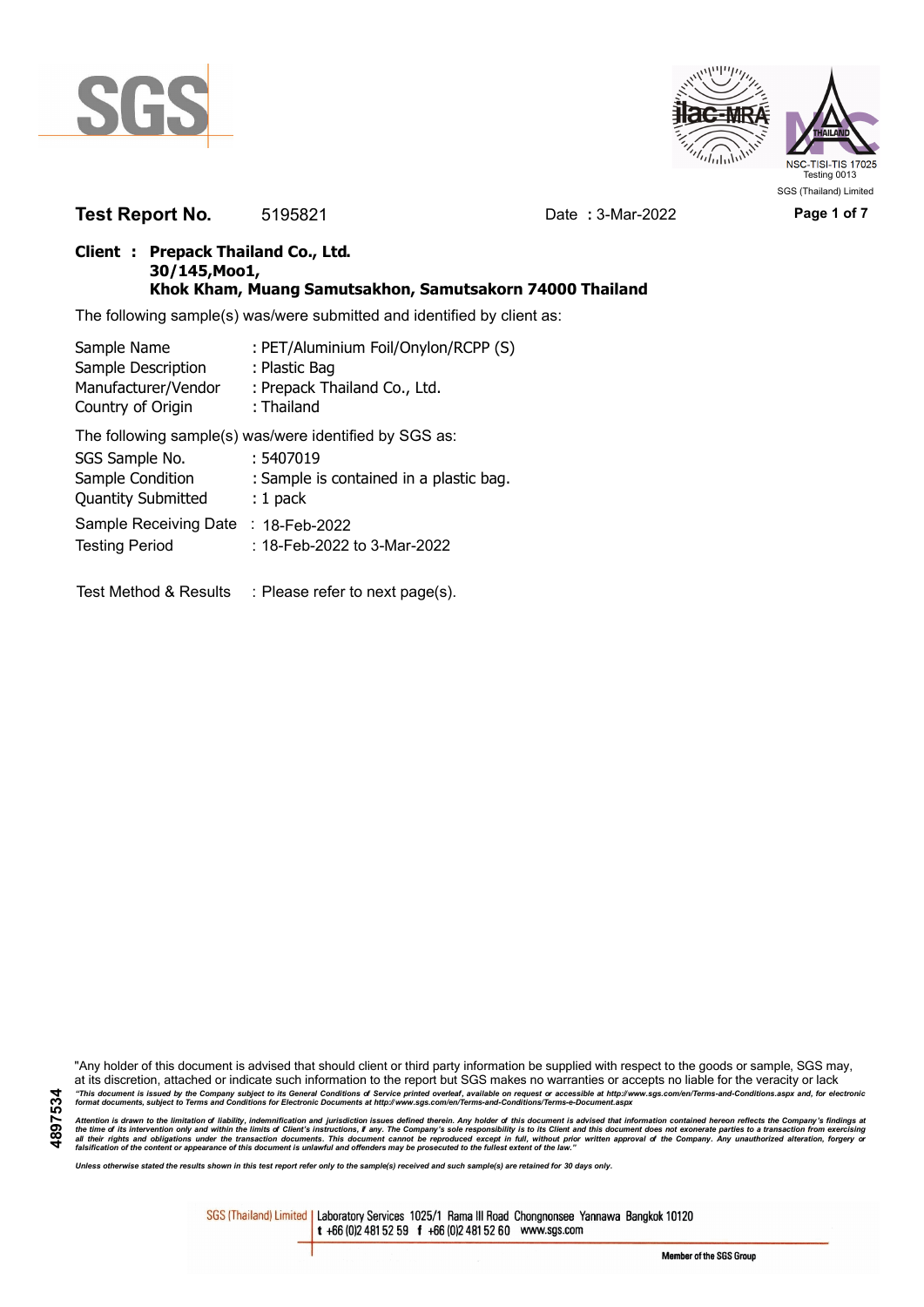



# **Test Report No.** 5195821 Date : 3-Mar-2022 Page 2 of 7

### **Test Requested & Result Summary**

Test Requested : Please refer to the result summary (Test parameter(s) was/were selected by client).

Result Summary:

| <b>Test Requested</b>                                                        | Conclusion  |
|------------------------------------------------------------------------------|-------------|
| (1) Notification of the Ministry of Public Health (No.295) B.E. 2548 (2005): |             |
| Qualities or standard for container made from plastic                        |             |
| a) Polypropylene (PP)                                                        |             |
| 1. Lead content                                                              | <b>PASS</b> |
| 2. Cadmium content                                                           | <b>PASS</b> |
| 3. Heavy metal (as lead) in 4% concentrated acetic acid extraction           | <b>PASS</b> |
| 4. Quantity of potassium Permanganate Consumed                               | <b>PASS</b> |
| 5. Residue after Evaporation Test                                            | <b>PASS</b> |
| 6. Migration of color Extraction                                             | <b>PASS</b> |
| (2) Additional request by client's                                           |             |
| 1. Germanium (Elution)                                                       | See result  |
| 2. Antimony (Elution)                                                        | See result  |

### Remark:

1.Test results in this report are applicable for the item tested and reflects the tested sample as received. 2.The decision rules based on simple acceptance which the probability of false accept may be as high as 50% in case the results is exactly on the tolerance limit.

#### **Signed for and on behalf of SGS (Thailand) Limited**

**Rutchuporn Moungsom Laboratory manager - Hardgood**

"Any holder of this document is advised that should client or third party information be supplied with respect to the goods or sample, SGS may, at its discretion, attached or indicate such information to the report but SGS makes no warranties or accepts no liable for the veracity or lack "This document is issued by the Company subject to its General Conditions of Service printed overleaf, available on request or accessible at http://www.sgs.com/en/Terms-and-Conditions.aspx and, for electronic<br>format docume

Attention is drawn to the limitation of liability, indemnification and jurisdiction issues defined therein. Any holder of this document is advised that information contained hereon reflects the Company's findings at<br>all th

*Unless otherwise stated the results shown in this test report refer only to the sample(s) received and such sample(s) are retained for 30 days only.*

SGS (Thailand) Limited | Laboratory Services 1025/1 Rama III Road Chongnonsee Yannawa Bangkok 10120 t +66 (0)2 481 52 59 f +66 (0)2 481 52 60 www.sgs.com

Member of the SGS Group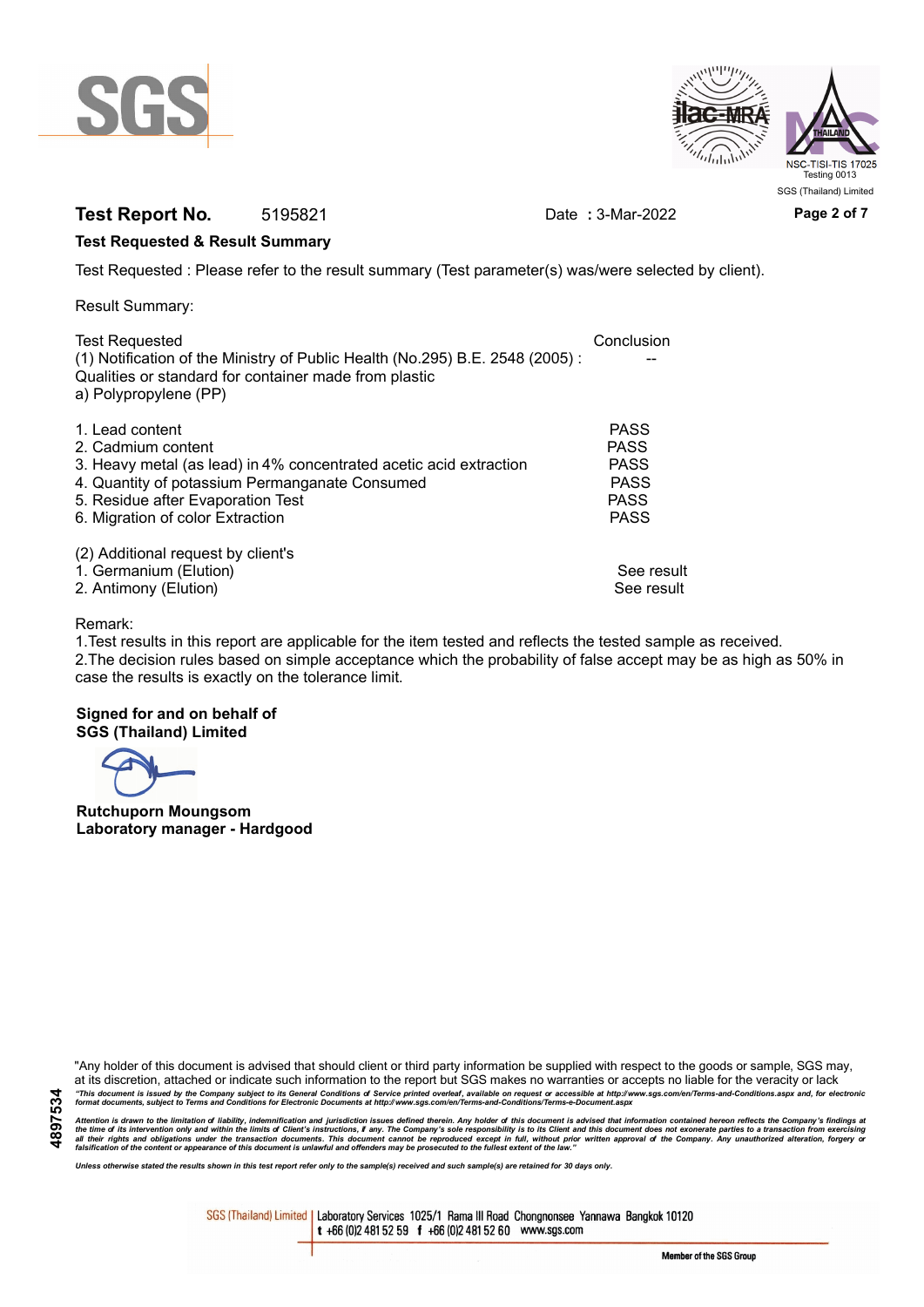



# **Test Report No.** 5195821 Date **:** 3-Mar-2022 **Page 3 of 7**

**TEST RESULTS**

**(1) Notification of the Ministry of Public Health (No.295) B.E. 2548 (2005) : Qualities or standard for container made from plastic.**

### **a) Polypropylene (PP)**

### **Qualities and standard of plastic**

Method : With reference to TIS 656: 2556. Analysis was performed by ICP-OES.

| <b>Details</b>     | Result (1)<br>(mg/kg) | <b>Limit of Quantitative</b><br>(mg/kg) | <b>Permissible Limit</b><br>(mg/kg) |
|--------------------|-----------------------|-----------------------------------------|-------------------------------------|
| Lead content***    |                       | 2.0                                     | 100                                 |
| Cadmium content*** |                       | 2.0                                     | 100                                 |

Sample Description :

1. Aliminium foil/clear plastic bag with multicolor printed

Note :

**4897534**

1. mg/kg = miligram per kilogram

 $2. <$  = Less than

"Any holder of this document is advised that should client or third party information be supplied with respect to the goods or sample, SGS may, at its discretion, attached or indicate such information to the report but SGS makes no warranties or accepts no liable for the veracity or lack "This document is issued by the Company subject to its General Conditions of Service printed overleaf, available on request or accessible at http://www.sgs.com/en/Terms-and-Conditions.aspx and, for electronic<br>format docume

Attention is drawn to the limitation of liability, indemnification and jurisdiction issues defined therein. Any holder of this document is advised that information contained hereon reflects the Company's findings at<br>all th

*Unless otherwise stated the results shown in this test report refer only to the sample(s) received and such sample(s) are retained for 30 days only.*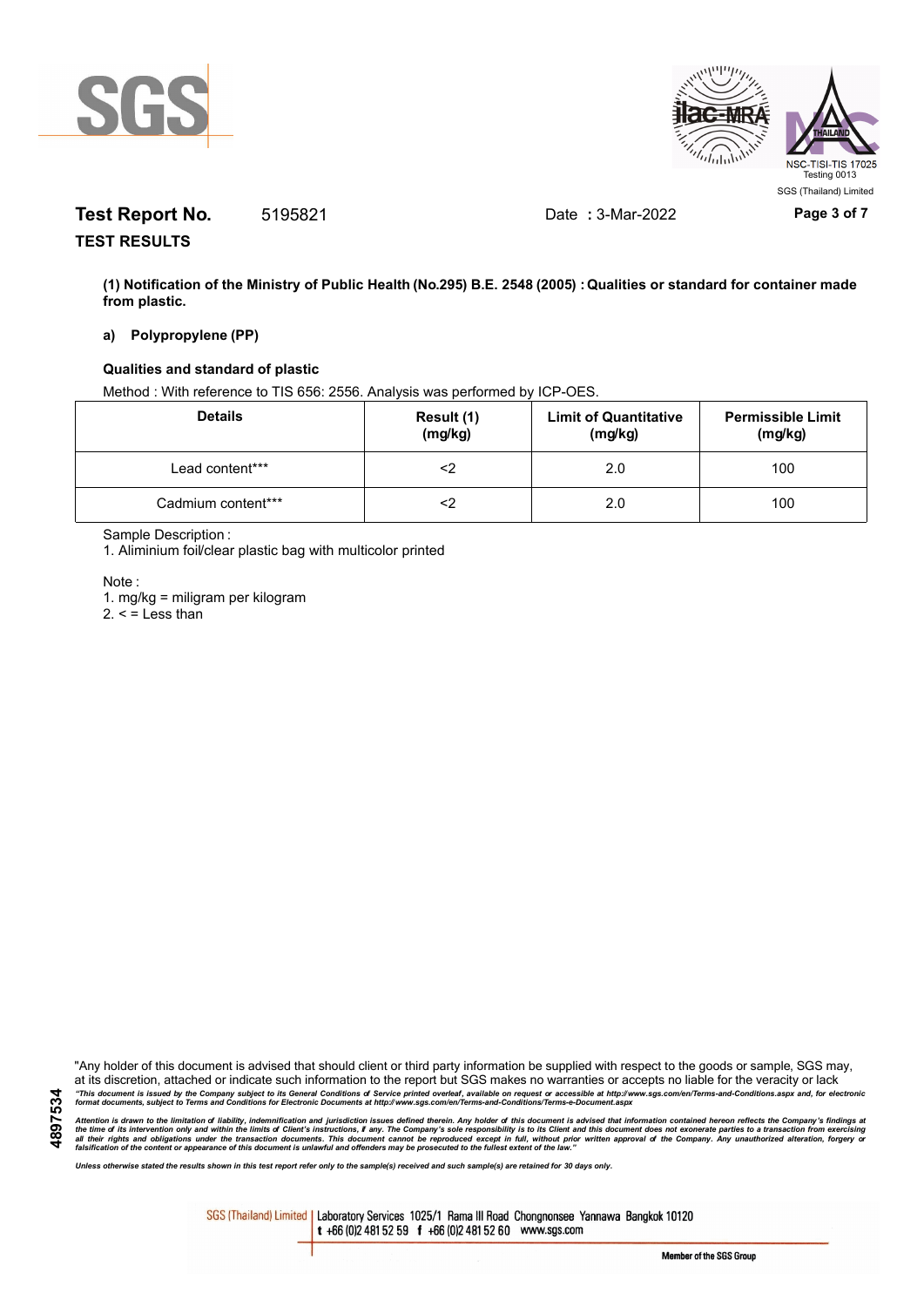



## **Test Report No.** 5195821 Date **:** 3-Mar-2022 **Page 4 of 7**

#### **TEST RESULTS**

#### **Qualities and standard of dissemination**

Method : With reference to TIS 656: 2556.

| <b>Details</b>                                                                      | Test Condition <sup>^</sup>                | Result (1)<br>(mg/dm3) | <b>Limit of Quantitative</b><br>(mg/dm3) | <b>Permissible Limit</b><br>(mg/dm3) |
|-------------------------------------------------------------------------------------|--------------------------------------------|------------------------|------------------------------------------|--------------------------------------|
| Heavy metal (calculated as lead) in<br>4% concentrated acetic acid<br>extraction*** | 30 minute at<br>95 degree C                | $<$ 1                  |                                          |                                      |
| Potassium permanganate used for<br>reaction in water extraction***                  | 30 minute at<br>95 degree C                | $<$ 1                  | 1.0                                      | 10                                   |
| Residue substances which is<br>evaporate in water***                                | 30 minute at<br>95 degree C                | $<$ 3                  | 3.0                                      | 30                                   |
| Residue substances which is<br>evaporate in 4% concentrated acetic<br>acid***       | 30 minute at<br>95 degree C                | $3$                    | 3.0                                      | 30                                   |
| Residue substances which is<br>evaporate in 20% concentrated<br>alcohol***          | 30 minute at<br>95 degree C                | $3$                    | 3.0                                      | 30                                   |
| Residue substances from volatile<br>matters in normal heptane***                    | Room temperature<br>(1 hr. at 25 degree C) | $<$ 3                  | 3.0                                      | 30                                   |

Sample Description :

1. Aluminium foil / clear plastic bag with multicolor printed (inside)

Note :

1. mg/dm3 = milligram per cubic decimeter

2. Degree C = degree Celsius

 $3. <$  = Less than

Remark :

1.  $^{\circ}$  = In case of the use at temperature higher than 100 degree Celsius

"Any holder of this document is advised that should client or third party information be supplied with respect to the goods or sample, SGS may, at its discretion, attached or indicate such information to the report but SGS makes no warranties or accepts no liable for the veracity or lack "This document is issued by the Company subject to its General Conditions of Service printed overleaf, available on request or accessible at http://www.sgs.com/en/Terms-and-Conditions.aspx and, for electronic<br>format docume

Attention is drawn to the limitation of liability, indemnification and jurisdiction issues defined therein. Any holder of this document is advised that information contained hereon reflects the Company's findings at<br>all th

*Unless otherwise stated the results shown in this test report refer only to the sample(s) received and such sample(s) are retained for 30 days only.*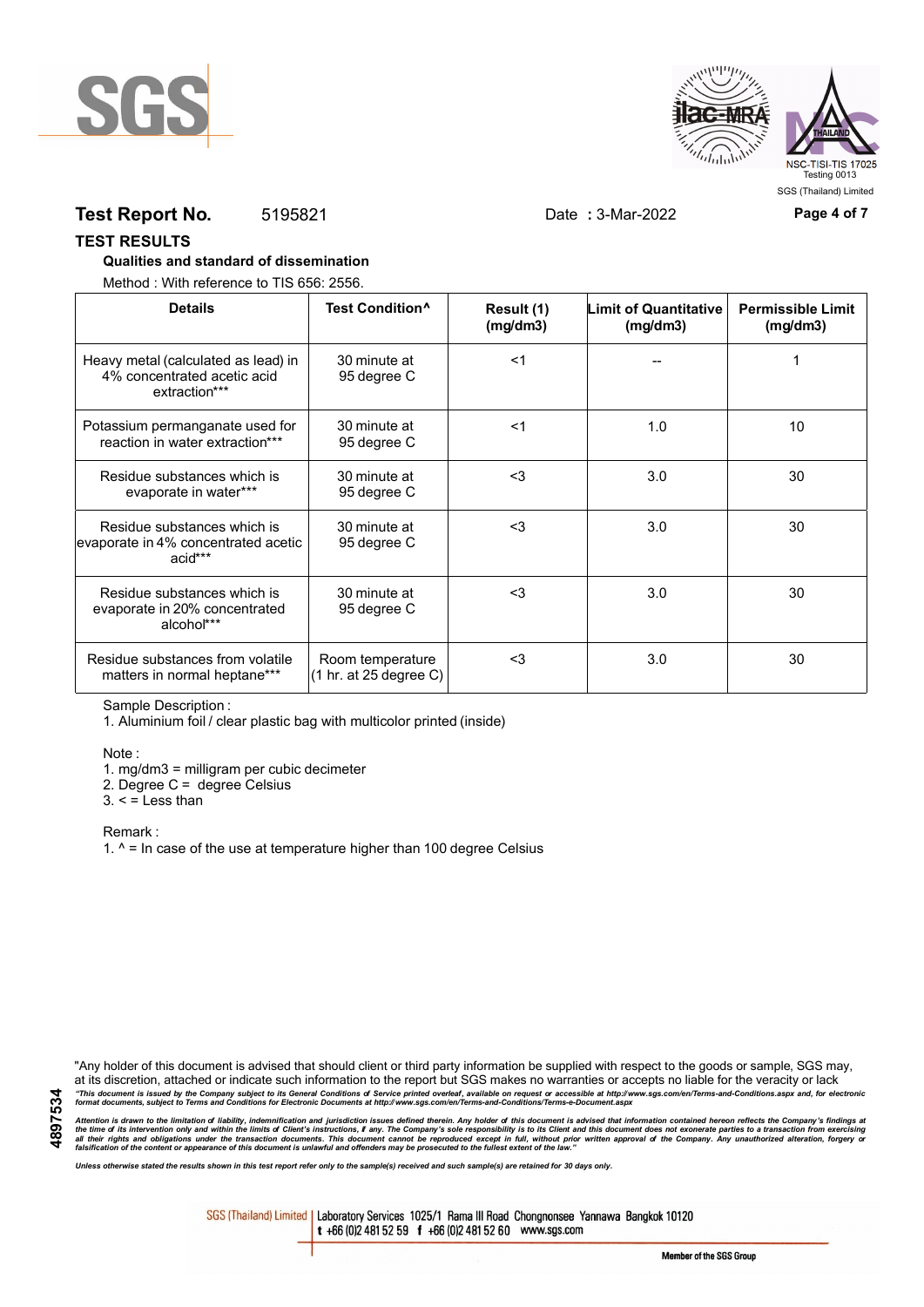



### **Test Report No.** 5195821 Date **:** 3-Mar-2022 **Page 5 of 7**

**TEST RESULTS**

#### **Qualities and standard of dissemination**

Test Method : With reference to TIS 655 -1 : 2553

| <b>Details</b>                         | Test Condition <sup>^</sup> | Result (1)               | <b>Permissible Limit</b> |
|----------------------------------------|-----------------------------|--------------------------|--------------------------|
| Migration of color extract by water*** | 30 minute at<br>95 degree C | Negative<br>(See Note 2) | <b>Negative</b>          |
| Migration of color extract by          | 30 minute at                | Negative                 | <b>Negative</b>          |
| 4% concentrated acetic acid***         | 95 degree C                 | (See Note 2)             |                          |
| Migration of color extract by          | 30 minute at                | Negative                 | Negative                 |
| 20% concentrated alcohol***            | 60 degree C                 | (See Note 2)             |                          |
| Migration of color extract by          | Room temperature            | Negative                 | Negative                 |
| normal heptanes***                     | (1 hr. at 25 degree C)      | (See Note 2)             |                          |

Sample Description :

1. Aluminium foil / clear plastic bag with multicolor printed (inside)

Note :

1. Degree C = degree Celsius

2. "Negative" mean it's not presence of color migration/ "Positive" mean it's presence of color migration

Remark :

1.  $^{\circ}$  = In case of the use at temperature higher than 100 degree Celsius

Remark: The test item(s) marked \*\*\* on test report is/are analyzed at SGS (Thailand) Limited, address: 41/16-20 and 41/23 Soi Rama III 59, Rama III road, Chongnonsee, Yannawa, Bangkok.

**4897534**

"Any holder of this document is advised that should client or third party information be supplied with respect to the goods or sample, SGS may, at its discretion, attached or indicate such information to the report but SGS makes no warranties or accepts no liable for the veracity or lack "This document is issued by the Company subject to its General Conditions of Service printed overleaf, available on request or accessible at http://www.sgs.com/en/Terms-and-Conditions.aspx and, for electronic<br>format docume

Attention is drawn to the limitation of liability, indemnification and jurisdiction issues defined therein. Any holder of this document is advised that information contained hereon reflects the Company's findings at<br>all th

*Unless otherwise stated the results shown in this test report refer only to the sample(s) received and such sample(s) are retained for 30 days only.*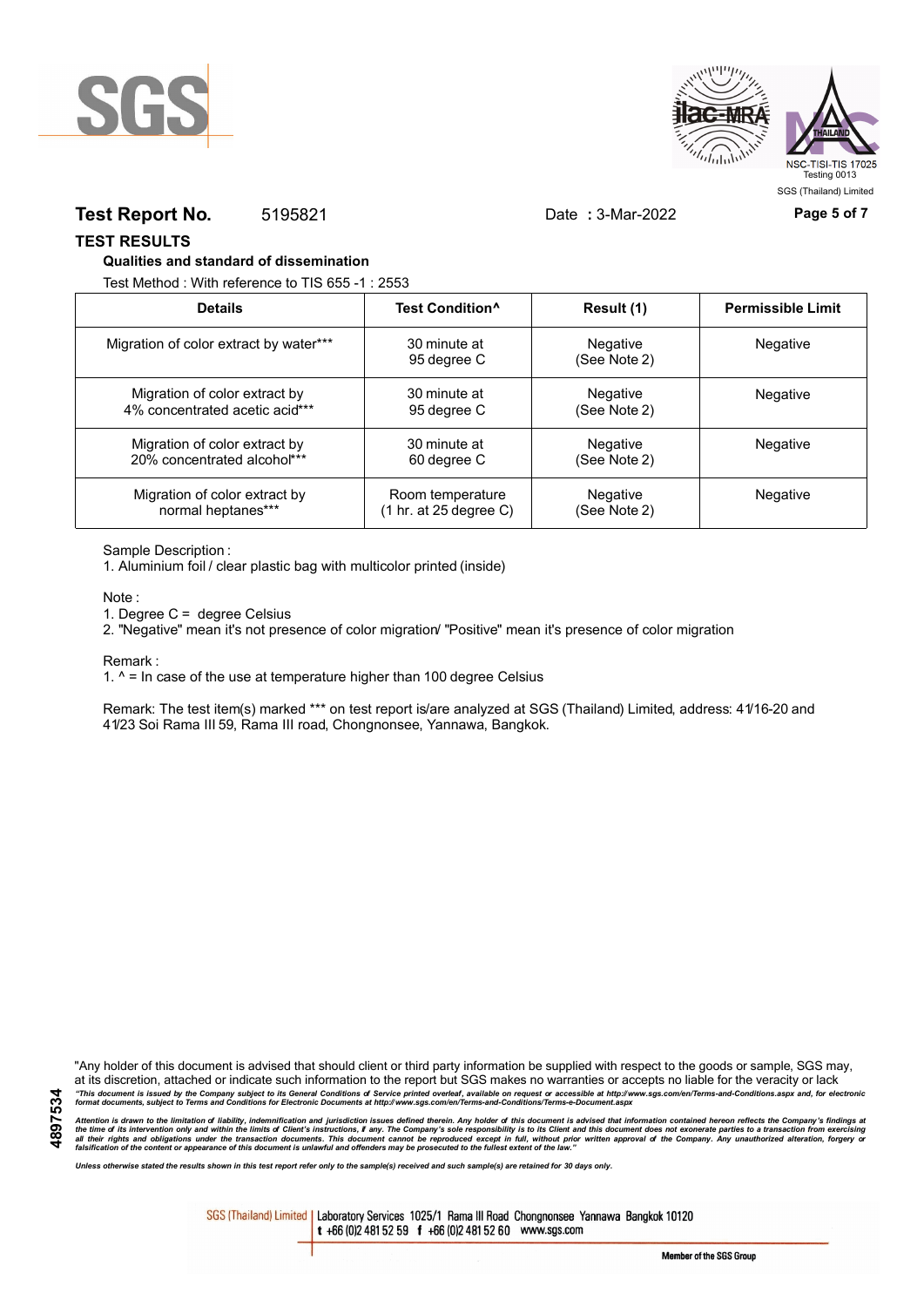



## **Test Report No.** 5195821 Date : 3-Mar-2022 Page 6 of 7

### **TEST RESULTS**

### **(2) Additional request by client's**

#### **Qualities and standard of dissemination**

Method : With reference to TIS 656: 2556

| <b>Details</b> | Test Condition <sup>^</sup> | Result (1)<br>(mg/dm3) | Limit of Quantitative   Permissible Limit#<br>(mg/dm3) | (mg/dm3) |
|----------------|-----------------------------|------------------------|--------------------------------------------------------|----------|
| Antimony**     | 30 minute at<br>95 degree C | < 0.02                 | 0.02                                                   | 0.05     |
| Germanium**    | 30 minute at<br>95 degree C | < 0.02                 | 0.02                                                   | 0.10     |

#### Sample Description :

1. Aliminium foil/clear plastic bag with multicolor printed (inside)

Note :

1. mg/dm3 = milligram per cubic decimeter

2. Degree C = degree Celsius

 $3. <$  = Less than

#### Remark :

1.  $^{\circ}$  = In case of the use at temperature higher than 100 degree Celsius

2.# = Permissible limit is quoted from Notification of the Ministry of Public Health (No.295) B.E. 2548 (2005) :Qualities or standard for container made from plastic,Polyethylene terephtalate (PET).

3. Test condition & simulant were specified by client.

Remark:

1.The test item(s) marked \*\* on test report is/are analyzed at SGS (Thailand) Limited, address: 41/16-20 and 41/23 Soi Rama III 59, Rama III road, Chongnonsee, Yannawa, Bangkok but not included in the NSC-ONSC accreditation scope. 2.The test item(s) marked \*\*\* on test report is/are analyzed at SGS (Thailand) Limited, address: 41/16-20 and 41/23 Soi Rama III 59, Rama III road, Chongnonsee, Yannawa, Bangkok.

**4897534**

"Any holder of this document is advised that should client or third party information be supplied with respect to the goods or sample, SGS may, at its discretion, attached or indicate such information to the report but SGS makes no warranties or accepts no liable for the veracity or lack "This document is issued by the Company subject to its General Conditions of Service printed overleaf, available on request or accessible at http://www.sgs.com/en/Terms-and-Conditions.aspx and, for electronic<br>format docume

Attention is drawn to the limitation of liability, indemnification and jurisdiction issues defined therein. Any holder of this document is advised that information contained hereon reflects the Company's findings at<br>all th

*Unless otherwise stated the results shown in this test report refer only to the sample(s) received and such sample(s) are retained for 30 days only.*